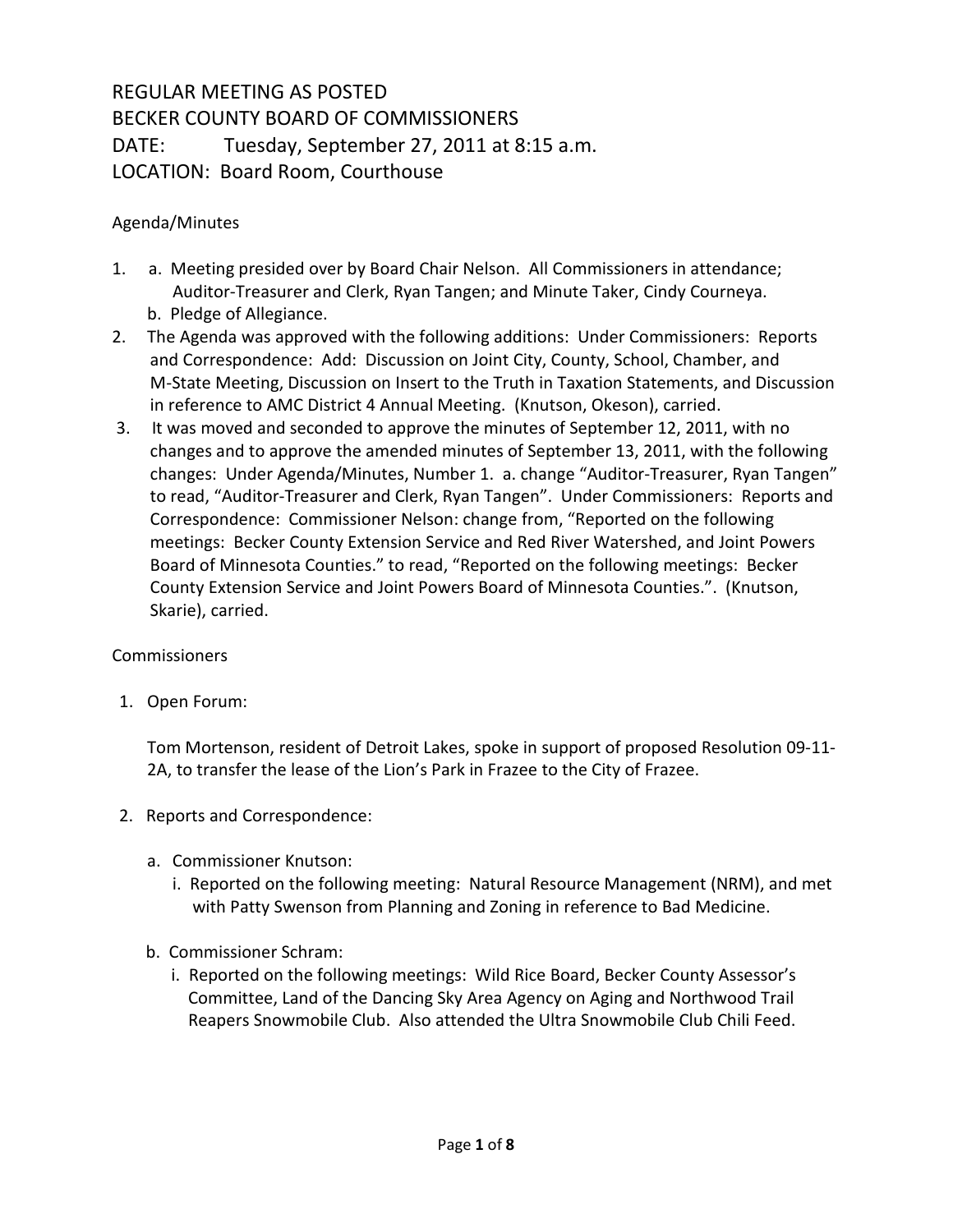- c. Commissioner Nelson:
	- i. Reported on the following meetings: Natural Resource Management (NRM), Becker County Soil and Water, Highway Road Tour, County Work Session on September 20, 2011, and Lake Agassiz Regional Library.
- d. Discussion was held in reference to an e-mail from Barb Halbakken-Fischburg on behalf of the Becker Coalition of Lakes Association (COLA), regarding aquatic invasive species and the Association of Minnesota Counties (AMC) support for legislation. Guy Fischer and Ryan Tangen presented information to the Board in reference to Resolution 09-11-2F, to formally support the AMC's legislative efforts to help control the spread of aquatic invasive species and to increase penalties for violating laws that could spread invasive species. It was moved and seconded to approve Resolution 09-11-2F, to formally support the Association of Minnesota Counties (AMC) legislative efforts to help control the spread of aquatic invasive species and to increase penalties for violating laws that could spread invasive species. (Knutson, Okeson), carried.
- e. Discussion was held regarding a request to fill a vacancy on the Selective Services Board for this region. Laurie Brooke will be asked to provide more information for further consideration.
- f. Commissioner Skarie:
	- i. Reported on the following meetings: State Community Health Services Advisory Committee (SCHSAC), Labor Management Committee (LMC), 4 County Public Health Collaborative, Becker County Historical Society, Lakeland Mental Health, Development Achievement Center (DAC), Becker County Fair Board, and attended Emergency Disaster Drill at M-State.
- g. Commissioner Okeson:
	- i. Reported on the following meetings: Highway Labor Negotiations.
- h. It was moved and seconded to approve the change in date and location of the next City, County, School, Chamber meeting to Tuesday, October 4, 2011 at Minnesota State and Community College (M-State), Detroit Lakes at the request of M-State. (Knutson, Skarie), carried.
- i. It was moved and seconded to approve the additional expense of up to a \$1,000, for the addition of a two-sided insert into the Truth in Taxation Statements that will be sent out in November. (Knutson, Schram), carried.
- j. It was moved and seconded to authorize the Becker County Board of Commissioners to attend the Association of Minnesota Counties (AMC) Annual Meeting on December 5-7, 2011 at the Hyatt Regency in Minneapolis. (Skarie, Schram), carried. It was also the the consensus of the Board to approve a per diem reimbursement, as approved, for the Commissioners to attend this meeting.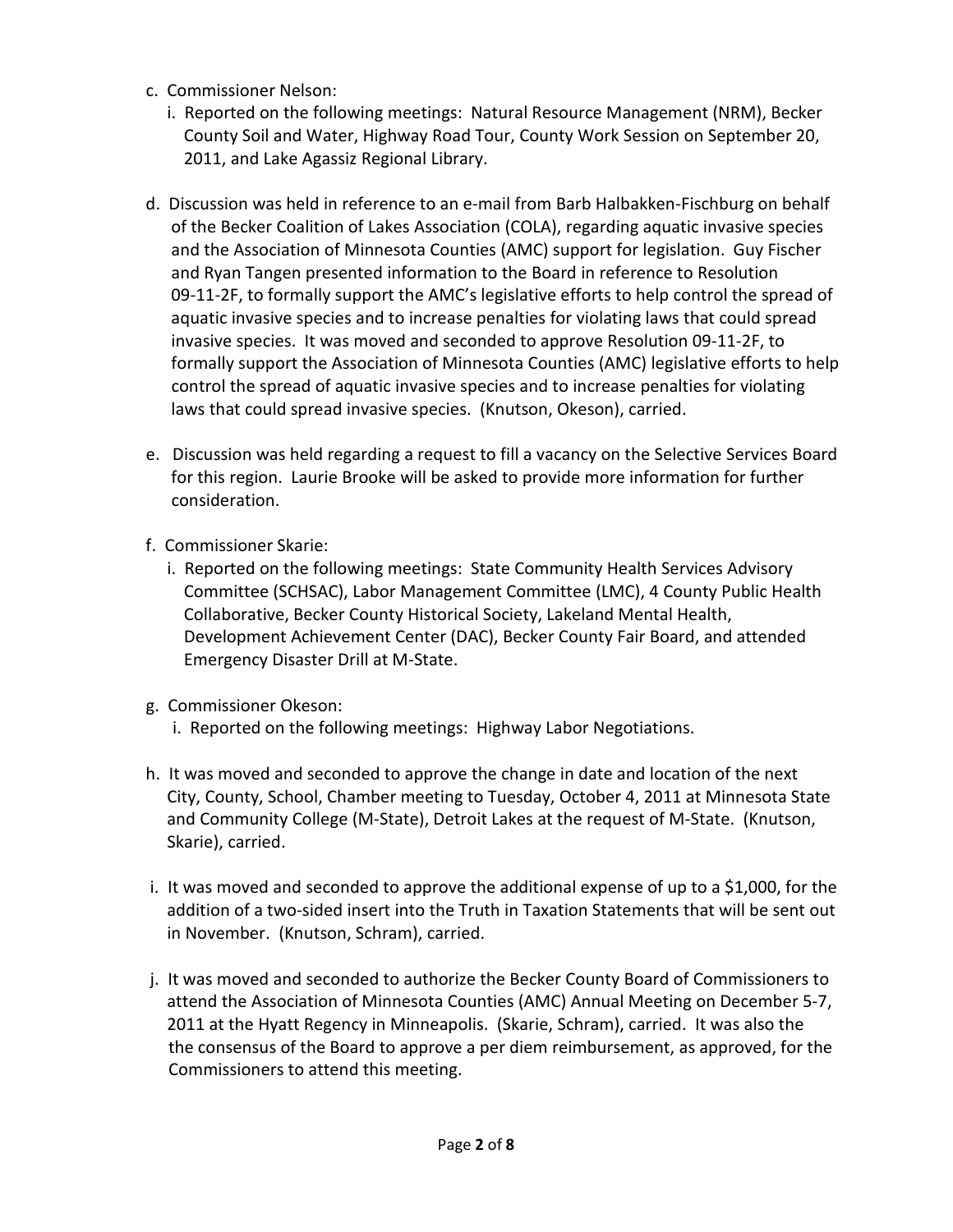- k. Board Chair Nelson noted there will be a Drug Court Graduation on Thursday, September 29, 2011 at 1:15 p.m. at the Becker County Courthouse.
- 3. Appointments: There were none.

Auditor-Treasurer: Ryan Tangen presented:

- 1. Licenses and Permits: There were none.
- 2. Discussion was held in reference to County Commissioner Re-districting. Mr. Tangen, Auditor-Treasurer made reference to the growth in City Wards and the changes the City of Detroit Lakes are required to make. Based on the plans from the City of Detroit Lakes, further discussion is necessary and participation from the Board of Commissioners to come up with different scenarios was encouraged, with the goal to make it as easy as possible for the citizens to know where to vote and to know who their representative is. The goal is to have this completed by mid-March and passed in April, 2011. Mr. Tangen noted that the Commissioners have to fall within the parameters outlined. It was moved and seconded to have the Auditor-Treasurer move forward with obtaining an opinion from the County Attorney in reference to the definition and requirements of a "continuous layout" of districts. (Skarie, Schram), carried.

Finance Committee Minutes: Auditor-Treasurer: Ryan Tangen presented:

- 1. It was moved and seconded to approve the regular claims, over 90-day claims, and Auditor's Warrants:
	- a. Over 90 Days:
		- i. Payment to Jerry's Repair in the amount of \$126.63 due to missing invoice.
		- ii. Payment to Modern Heating and Plumbing in the amount of \$165.00 due to misplaced invoice.
		- iii. Payment to PRT USA in the amount of \$5,510.66 due to incorrect payment.
		- iv. Payment to Sunnyside Nursing Home in the amount of \$62,222 due to lack of invoice.
		- v. Payment to Toshiba in the amount of \$794.75 due to lengthy contract correction.
	- b. Auditor's Warrants (Tuesday Bills):
		- i. 09/13/11 in the amount of \$31,906.78
		- ii. 09/21/11 in the amount of \$186,267.18
		- (Knutson, Okeson), carried.
- 2. It was recommended to approve when presented the Human Services Claims.
- 3. It was moved and seconded to accept the Cash Comparison and Investment Summary for August 2011, as presented. (Schram, Skarie), carried.
- 4. It was moved and seconded to approve maintaining life insurance with the current provider, Minnesota Mutual. (Okeson, Knutson), carried.
- 5. It was recommended to approve when presented, up to \$7,000 for raising the Rat Lake Trail in two different sections due to high water.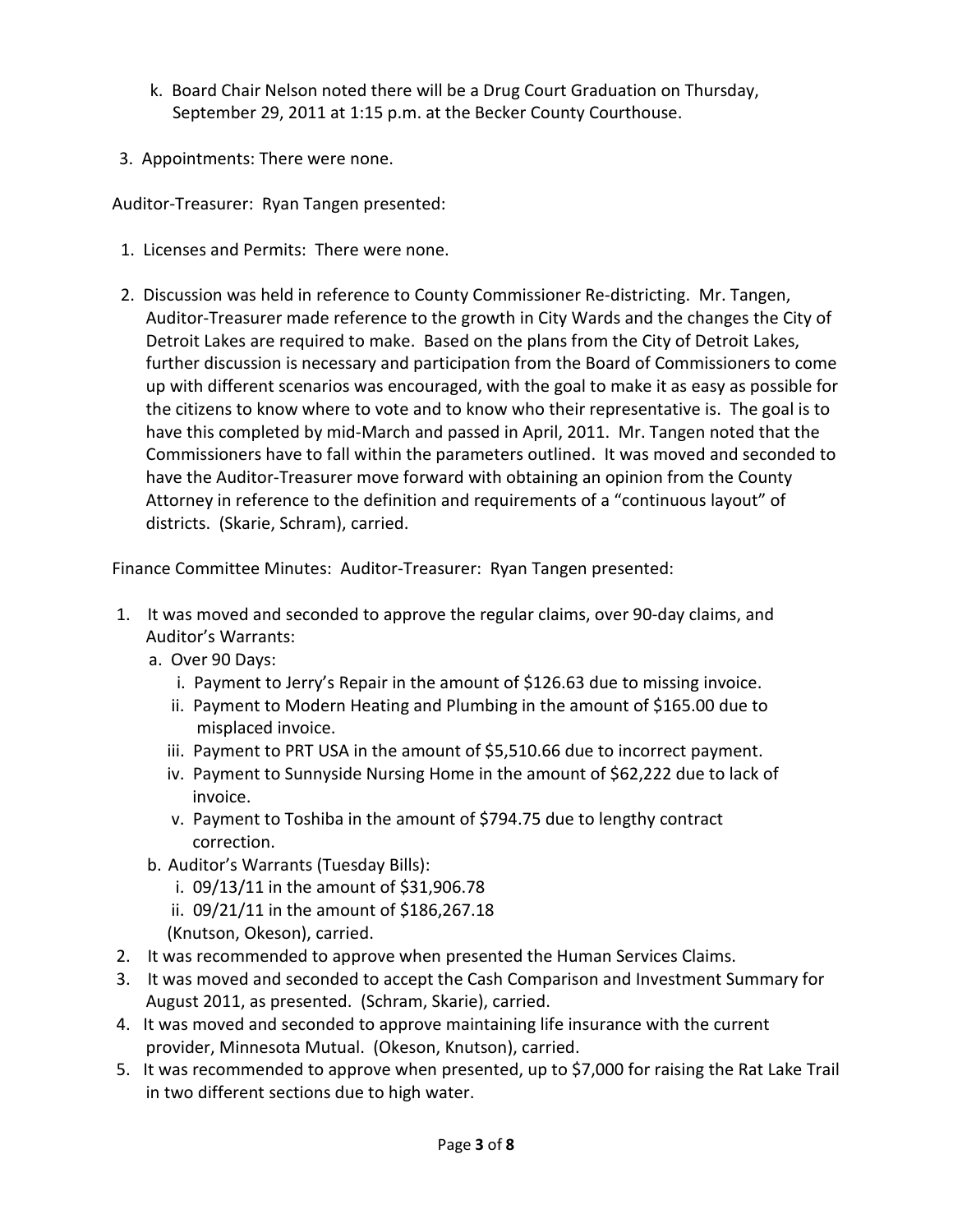- 6. It was recommended to authorize, when presented, the bid process for the 2013 seedling order. The quantity for 2013 is 130,000 trees.
- 7. It was recommended to authorize when presented, up to \$20,000 for the repair of trails included in the FEMA process.
- 8. It was recommended to approve, when presented, Resolution 09-11-2E, to authorize filling the Land Commissioner/Parks and Recreation Director vacancy. This action is recommended by the NRM Committee, NRM Transition Team, and the full group at the Becker County Work Session.
- 9. It was recommended to approve, when presented, Resolution 09-11-2B, to approve the final payment of \$41,271.43 on Project Number S.A.P. 03-606-17, etc. to Central Specialities, Inc..
- 10. It was recommended to approve, when presented, Resolution 09-11-2C, to approve the final payment of \$67,736.06 on Project Number S.A.P. 03-621-14 to Knife River Materials.
- 11. It was recommended to approve, when presented, Resolution 09-11-2D, to authorize the replacement and sale of the waste oil burner at the Osage Transfer Station/Highway Shop. It is recommended to accept the low quote for heating from Melby Heating and Air, Inc. in the amount of \$10,900 for the boiler and \$3,500 for the backup propane heating unit including installation. It was also recommended to accept the low quote for electrical from Les' Electric in the amount of \$3,500.
- 12. It was recommended to accept, when presented, an annual renewal with Rural Minnesota CEP for supported work in the amount of \$37,793, with the funds provided by the Minnesota Department of Human Services.
- 13. It was recommended to approve when presented, the concept of a three-way interagency agreement between Otter Tail, Clay, and Becker Counties to jointly purchase an Electronic Data Management System program to support and improve service delivery and client services.

Natural Resource Management (NRM)/Recreation: Ryan Tangen presented:

- 1. Discussion was held in reference to raising or re-routing Rat Lake Trail due to two sections being under water for the duration of the summer. Preliminary quotes were received and it was determined that raising the road is more economical. It was moved and seconded to accept the low quote of \$6,100 from Vernon Wander to raise Rat Lake Trail, and to authorize up to \$1,000 for gravel expense, to be determined by the Natural Resource Management (NRM) Manager. (Knutson, Schram), carried.
- 2. It was moved and seconded to approve moving forward with the bid process to purchase 130,000 seedling trees for 2013. (Skarie, Okeson), carried.
- 3. Discussion was held in reference to a number of forest trails damaged by spring flooding that qualify for FEMA funding. The federal funding will be 85% or \$17,000 and the remaining is the county match which may be recovered through state funding. It was moved and seconded to approve the request to authorize up to \$20,000 for the repair of trails included in the FEMA process and to apply for FEMA and State funding. (Knutson, Schram), carried.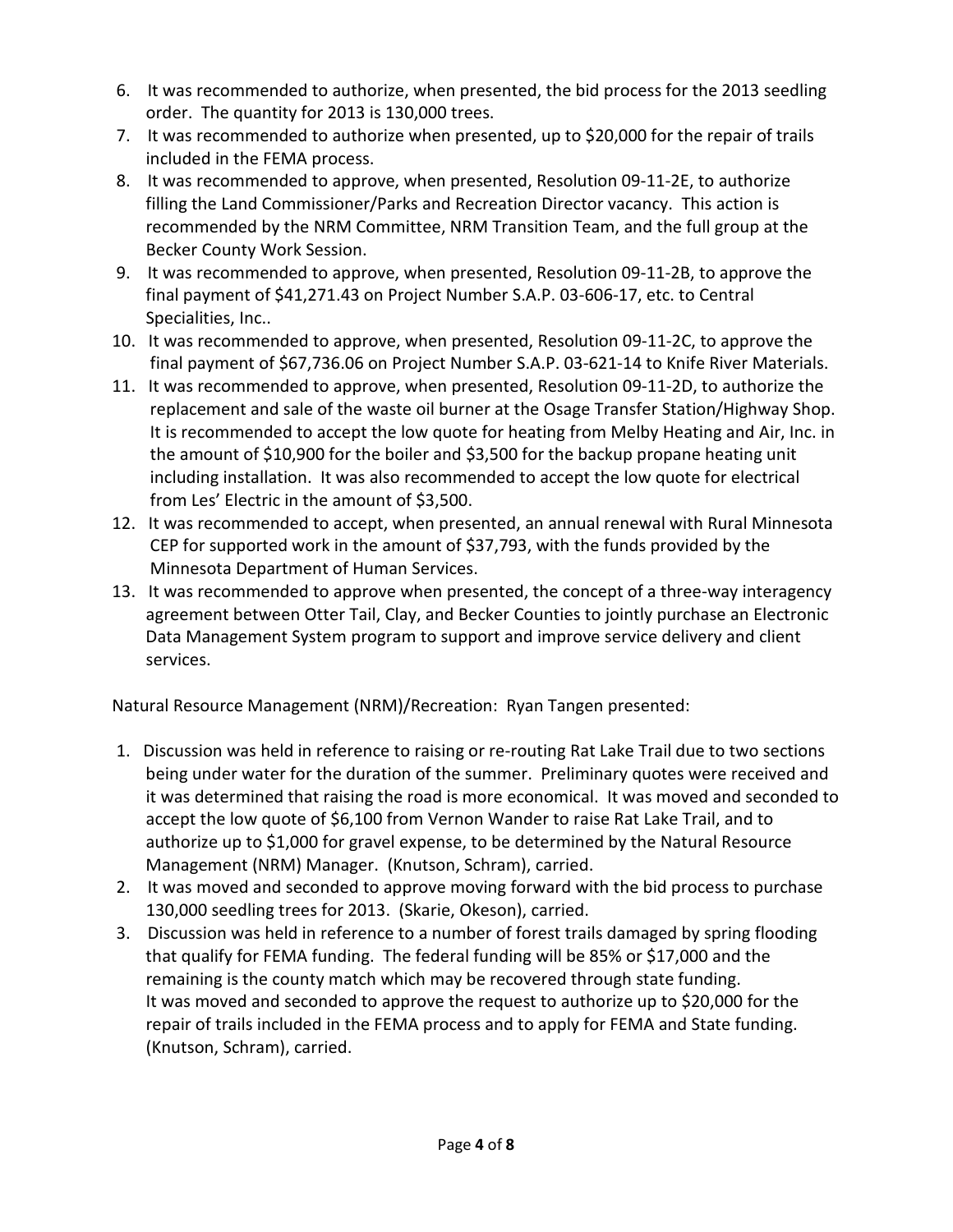- 4. It was moved and seconded to approve Resolution 09-11-2E, to authorize filling the Land Commissioner/Parks and Recreation Director vacancy, and to instruct the Natural Resource Committee and Recreational Advisory Committee (RAC) to collaborate together in finalizing the job description and to return to the Board before posting. (Knutson, Skarie), carried.
- 5. It was moved and seconded to add to the agenda, the Re-route of a section of the Forest Riders Snowmobile Trails in Forest Township for safety reasons. (Knutson, Okeson), carried.
- 6.Discussion was held in reference to the request from the Forest Riders Snowmobile Club to re-route snowmobile trails in Forest Township, which has been approved by the Forest Township Board of Supervisors. The new route would move the trail off of East Bad Medicine Lake Road and onto tax forfeited land. It was moved and seconded to approve the re-route of the section of Forest Riders Trail along the East Bad Medicine Lake Road as proposed, onto tax forfeited land in Sections 3 and 10 of Forest Township. (Schram, Knutson), carried.
- 7. An inventory of Becker County Public Water Accesses was presented and discussed. The accesses were classified in three levels by Priority One, Two and Three. Regular and Aquatic Invasive Species (AIS) signing will be done on Priority One and Priority Two locations.
- 8. It was moved and seconded to approve Resolution 09-11-2A, to support the transfer of the Lion's Park Lease (Department of Natural Resources Lease #144-012-0655) to the City of Frazee. (Schram, Okeson), carried.
- 9. The Recreation Advisory Committee (RAC) is planning a Fall Parks Tour for Tuesday, October 4, 2011, from 10:45 a.m. to 4:00 p.m., with departure from the Courthouse. It was moved and seconded to authorize the Becker County Board of Commissioners to attend the RAC Fall Park Tour on Tuesday, October 4, 2011, without a per diem, with this advertised along with the City, County, School and Chamber meeting scheduled for said date from 7:00 a.m. to 8:00 a.m. at Minnesota State Community and Technical College (M-State), in Detroit Lakes. (Okeson, Knutson), carried.
- 10. Board Chair Nelson requested improved communications between the Cities, County, Schools, Watershed, and Chamber for the upcoming work session. Instruction was given to send an invitation for the work session scheduled on October 11, 2011, to related organizations.

Assessor: Steve Skoog presented:

- 1. It was moved and seconded to approve the abatements for:
	- a. PIN #17.1291.000 in Lake Eunice Township for the amount of \$64.00
	- b. PIN #17.1291.000 in Lake Eunice Township for the amount of \$216.00
	- c. PIN #17.1291.000 in Lake Eunice Township for the amount of \$260.00
	- d. PIN #21.0304.001 in Osage Township for the amount of \$402.00
	- e. PIN #21.0304.001 in Osage Township for the amount of \$618.00
	- f. PIN #21.0331.000 in Osage Township for the amount of \$1,172.00 (Knutson, Skarie), carried.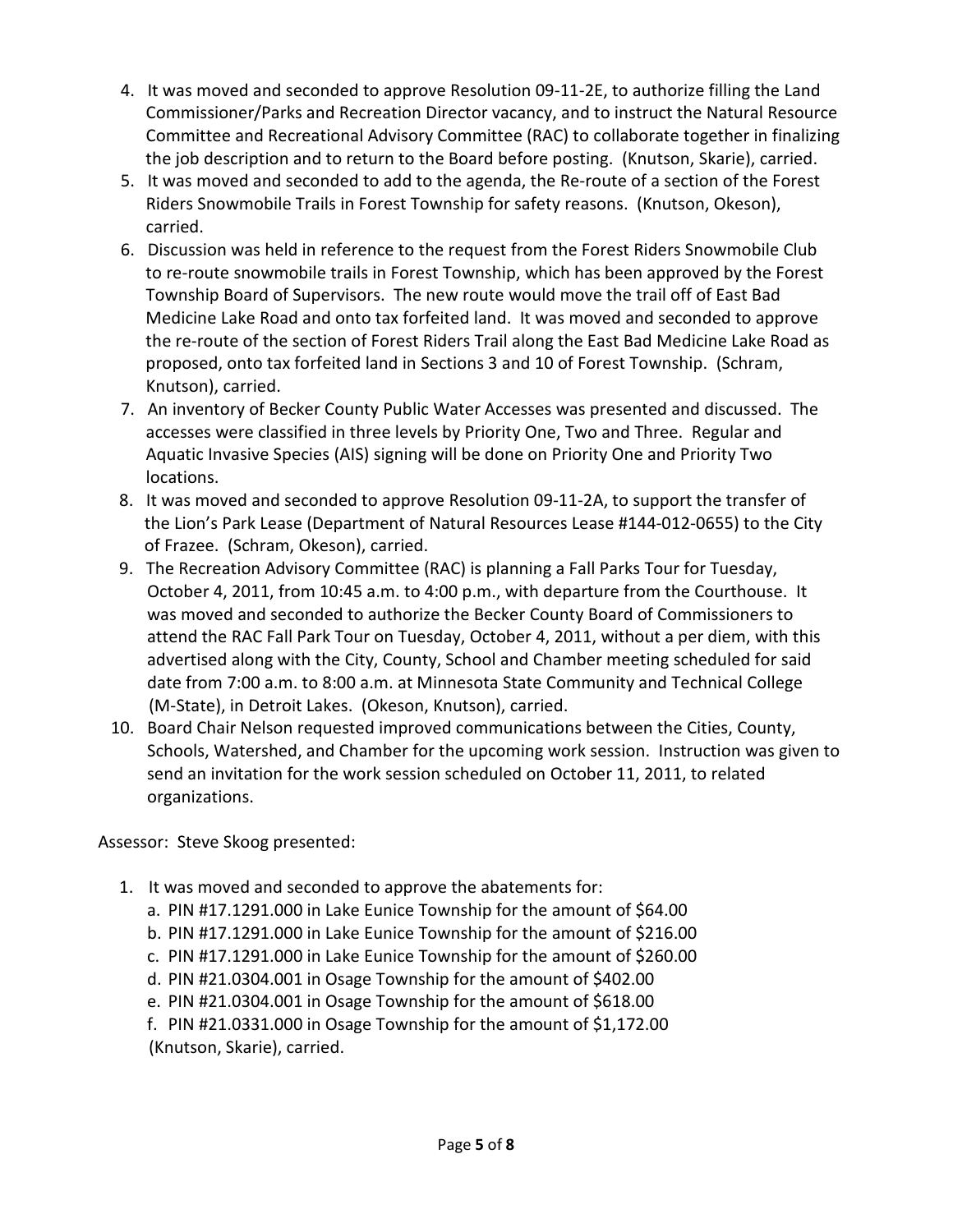Highway: Brian Shepard and Dick Goodmanson presented:

- 1. It was moved and seconded to approve Resolution 09-11-2B, to approve the final payment of \$41,271.43 on Project Number S.A.P. 03-606-17, etc. to Central Specialities, Inc.. (Okeson, Schram), carried.
- 2. It was moved and seconded to approve Resolution 09-11-2C, to approve the final payment of \$67,736.06 on Project Number S.A.P. 03-621-14 to Knife River Materials. (Schram, Okeson), carried.
- 3. Discussion was held in reference to Resolution 09-11-2D, to authorize the replacement and sale of the waste oil burner at the Osage Transfer Station/Highway Shop. It was moved and seconded to approve Resolution 09-11-2D, to authorize and direct the County Engineer to purchase and install an Electric Off-Peak Boiler in the Osage Shop, and to include the low quotes for heating from Melby Heating and Air, Inc., in the amount of \$10,900 for the boiler and \$3,500 for the backup propane heating unit including installation and to accept the low quote for electrical from Les' Electric in the amount of \$3,500. (Knutson, Okeson), carried. There was additional discussion on the benefits of alternate options so it was the consensus of the Board to have the project reviewed by the Highway Committee before starting the project.

Human Services: Nancy Nelson presented:

- 1. It was moved and seconded to approve the contract with Rural Minnesota CEP, Inc., for supported work in the amount of \$37,793, with the funds provided by the Minnesota Department of Human Services. (Skarie, Knutson), carried.
- 2. It was moved and seconded to support the concept of a three-way interagency agreement between Otter Tail, Clay, and Becker Counties to jointly purchase an Electronic Data Management System program to support and improve service delivery and client services. (Knutson, Skarie), carried.
- 3. It was moved and seconded to accept the reports for Adult Services, Children and Families, Financial Support, Mental/Chemical Dependency (MCD), Community Health, and Transit. (Schram, Skarie), carried.
- 4. It was moved and seconded to approve the claims for Human Services, Community Health, and Transit. (Skarie, Knutson), carried.

Planning and Zoning: Patty Swenson presented:

- 1. There were no changes in the agenda.
- 2. It was moved and seconded to concur with the Becker County Planning Commission (September 20, 2011), to approve a Certificate of Survey, as submitted, for David Nickolay, at project location of Straight Lake Easement Road off of Bog Lake Trail Road in Osage Township, to allow two (2) tracts (Tract One) consisting of 4.5 acres and (Tract Two) consisting of 7.5 acres and a change of zone from Commercial to Agricultural for residential use due to the request meets the criteria of the Ordinance. (Knutson, Okeson), carried.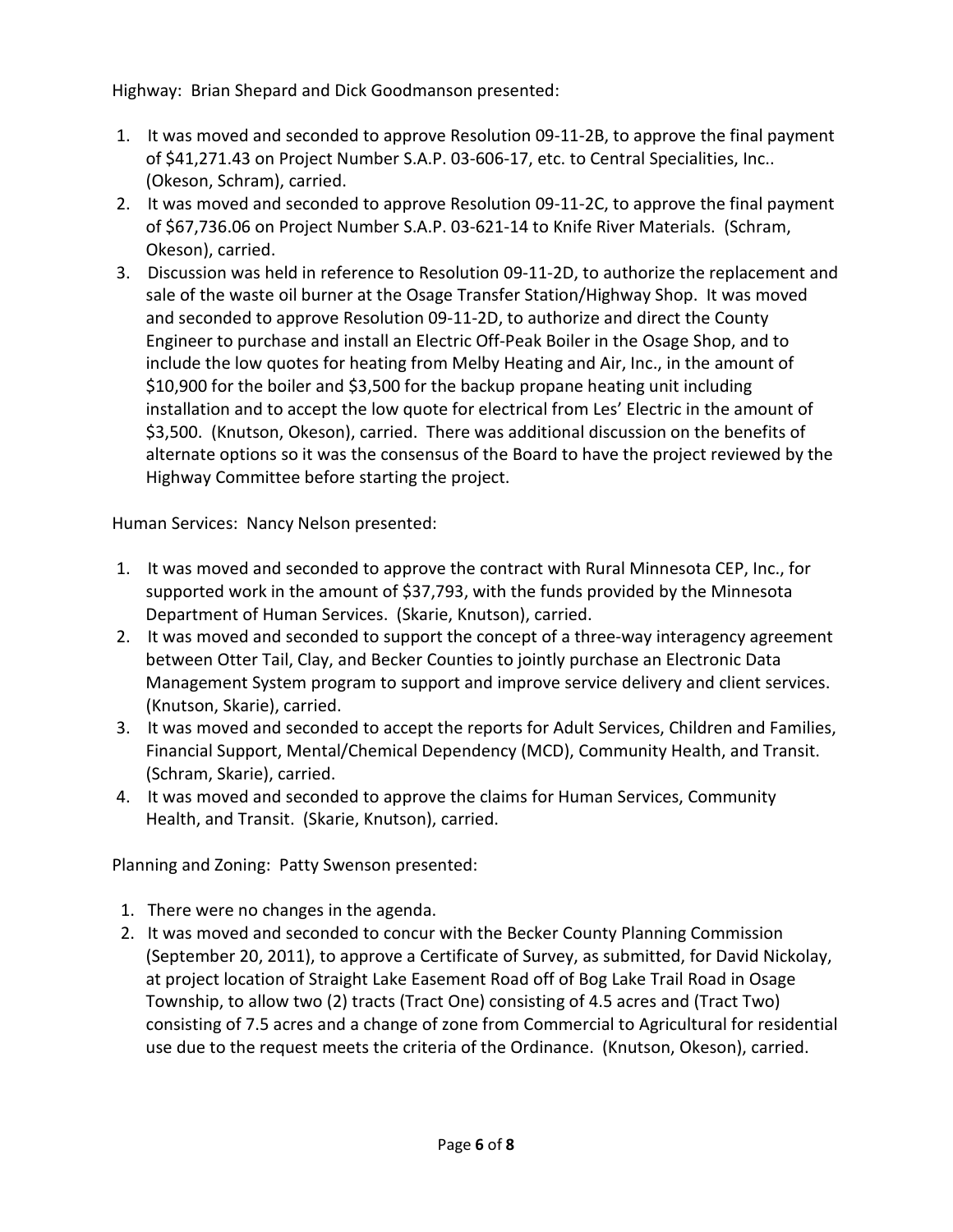- 3. It was the consensus of the Board that the County Ordinance for Easements needs to be addressed and requested a letter be drafted to the Ordinance Review Committee in reference to citizen concerns over easement issues and to bring back to Commissioner Knutson or Commissioner Nelson for review.
- 4. It was moved and seconded to concur with the Becker County Planning Commission (September 20, 2011), to approve a Certificate of Survey, as submitted, for Larry D. Rasmussen, at project location of County Road 6 in Cormorant Township at Big Cormorant Lake, to allow two (2) tracts (Tract A) consisting of 88,200 square feet useable area and (Tract C) consisting of 54,400 square feet useable area and a change of zone from Agricultural to Residential for residential use due to the request meets the criteria of the Ordinance. (Schram, Skarie), carried.
- 5. It was moved and seconded to concur with the Becker County Planning Commission (September 20, 2011), to approve a Certificate of Survey, as submitted, for Richard and Shirley Stearns, at project location of North Cotton Lake Road in Holmesville Township at Cotton Lake, to allow one (1) tract (Tract B) consisting of 1.02 acres useable area and a change of zone from Agricultural to Residential for Tract B only, for residential use due to the request meets the criteria of the Ordinance. (Knutson, Okeson), carried.
- 6. It was noted that the next Planning Commission Informational Meeting is scheduled for Thursday, October 13, 2011, at 8:00 a.m. in the Third Floor Meeting Room of the Original Courthouse.

It was moved and seconded to close the session for Union Negotiations. (Knutson, Skarie), carried.

Union Negotiations: Nancy Grabanski and Ryan Tangen presented.

It was moved and seconded to open the session. (Knutson, Schram), carried.

Management Team Update: Ryan Tangen presented:

- 1. The Management Team has been formed and consists of Auditor-Treasurer, Ryan Tangen; Sheriff, Tim Gordon; Human Services Director, Nancy Nelson; Assessor, Steve Skoog; Highway Engineer, Brad Wentz; and Human Resources Director, Nancy Nelson.
- 2. Mr. Tangen read the Mission Statement created by the Management Team.
- 3. Mr. Tangen noted that the Team will provide regular updates and reassured the Board that projects are being addressed and not going by the wayside. It was also noted that Mr. Tangen will be the point of contact for the day-to-day operations and to direct any questions or concerns to him.
- 4. Mr. Tangen noted that he attended the Historical Society Meeting between the Chamber, Detroit Lakes Cultural and Community Center, County, and City of Detroit Lakes and discussion was held in reference to finding a new building for the Historical Society. There will be another meeting in about a month or so for continued discussion. Mr. Tangen noted that there is currently not a funding mechanism for a building project through the County at this time.